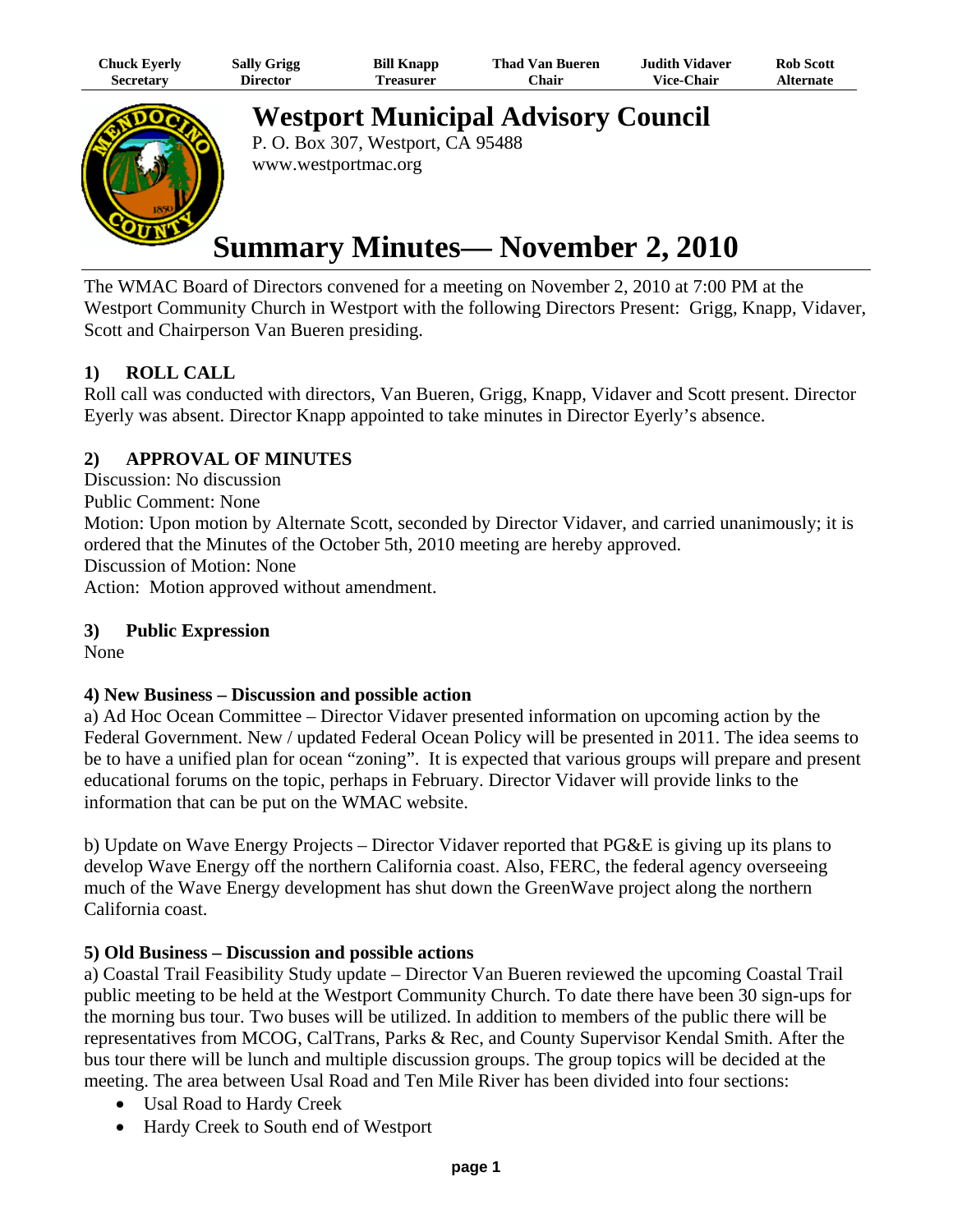• South end of Westport to Abalobadiah

In addition Westport itself will be considered under the topic "Walking Westport." The groups will be presented with maps and asked to prioritize areas for development of the trail type or usage they discussed. During the past summer a bicycle survey was taken in Westport. There were over 400 survey respondents. Director Van Bueren will publish the survey results on the WMAC Web page.

During the discussion public input was received. Specific suggestions and questions included:

- Does CalTrans predetermine how trails can be built?
- How does CalTrans handle right of way issues for trails on CalTrans property on in the highway setback right of way?
- Is it possible to designate strategic fill sites to take slide overburden such that it can be used to create or maintain trail sections? Current practice seems to be to haul material out of the area.
- There is a significant amount of fill that CalTrans has placed as a berm along the east side of Hwy 1 over the last 20 years. Any chance it can be utilized for the creation of the trails instead of importing soil?

b) Highway 1 Safety Issues – Director Van Bueren requested highway safety data from CalTrans, but has not yet received a reply. Alternate Scott expressed concern about bicycle / car interaction, in particular as regards bicycles riding in mid lane and 2 bicycles riding side by side. He suggested that vehicle code 21654 (Slow Moving Vehicles) addresses this problem and that and that signage as covered in that statute should be pursued.

Action: Alternate Scott to pursue how WMAC can facilitate placement of appropriate signage from Westport to 10 Mile River.

During discussion it was pointed out that WMAC had sent letter to MCOG on the Highway 1 Safety Issue many months ago and never received a response.

Action: Alternate Scott will visit MCOG offices and establish a contact there to allow a dialog to start.

c) Invasive plants – Director Grigg indicated that a public way to address the problem has not been identified. The primary problem in our area is Pampas Grass, a species apparently introduced by CalTrans to combat erosion problems. It was noted that the annual mowing along Highway 1 came AFTER the Pampas Grass seeded this year. No action to be taken, topic may be revisited in 6 to 9 months (next growing season).

d) Marine Life Protection Act – Director Vidaver presented an update on the 10 Mile Estuary and River area. Except for special closure areas north of Hardy Creek this is the only MLPA area in the WMAC sphere of influence. The 10 Mile area got the highest marks of all MLPA areas in Northern California through Oregon. This also means it has some of the most restrictive rules. Of specific concern is a public access area south of the Buhel Point Vista Point area. The Vista Point and the land around it is owned by CalTrans. CalTrans has created improved paths to the ocean and along the bluffs. The public uses these access trails. Activities have included collecting mussels and seaweed and fishing from the shore. The southerly portions of these access trails have been included in the MLPA area and therefore any harvesting of sea life will be prohibited. Director Vidaver requested that the WMAC send a letter with the goal of moving the MLPA boundary south to exclude the access trails on public land.

Action: Director Vidaver to prepare a draft letter for review by the WMAC board.